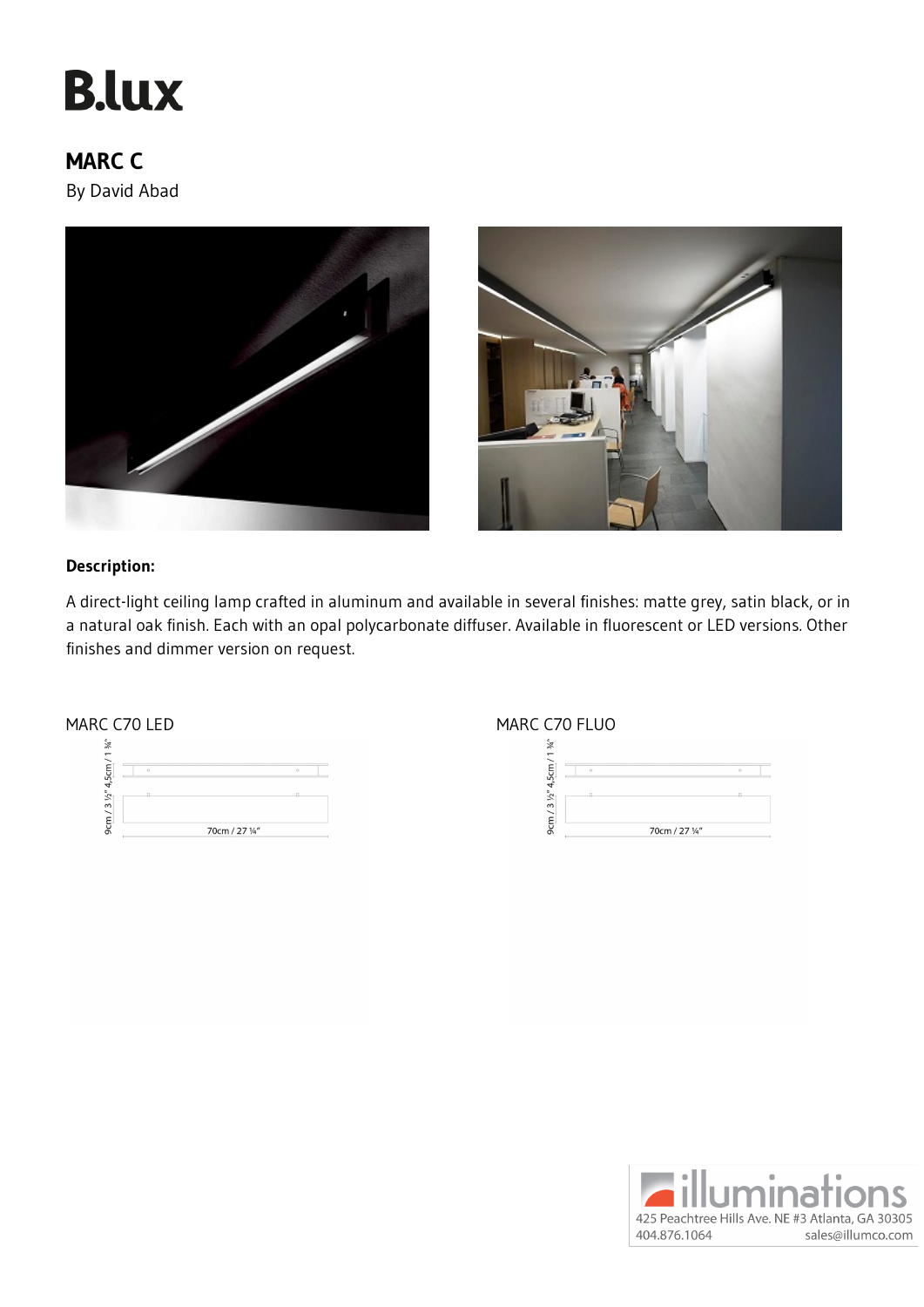





## MARC C160 LED MARC C160 FLUO



| <b>CODE</b> | <b>LAMP</b>                 | <b>LIGHT SOURCE</b>                         | <b>DIM</b> |       | <b>BULB</b> | /kg\        |
|-------------|-----------------------------|---------------------------------------------|------------|-------|-------------|-------------|
| 839450U     | MARC C70 (1L) LED GREY      | LED 10,5W 1670lm 450mA 3000K<br>CRI>80 120V |            |       |             |             |
| 839451U     | MARC C70 (1L) LED WHITE     |                                             |            |       |             |             |
| 839452U     | MARC C70 (1L) LED BLACK     |                                             |            | $A++$ |             |             |
| 839453U     | MARC C70 (1L) LED OAK       |                                             |            |       |             | $LED $ $A+$ |
| 839450DU    | MARC C70 (1L) LED DIM GREY  |                                             | <b>DIM</b> |       |             | 3,3         |
| 839451DU    | MARC C70 (1L) LED DIM WHITE |                                             | <b>DIM</b> |       |             |             |
| 839452DU    | MARC C70 (1L) LED DIM BLACK |                                             | <b>DIM</b> |       |             |             |
| 839453DU    | MARC C70 (1L) LED DIM OAK   |                                             | <b>DIM</b> |       |             |             |